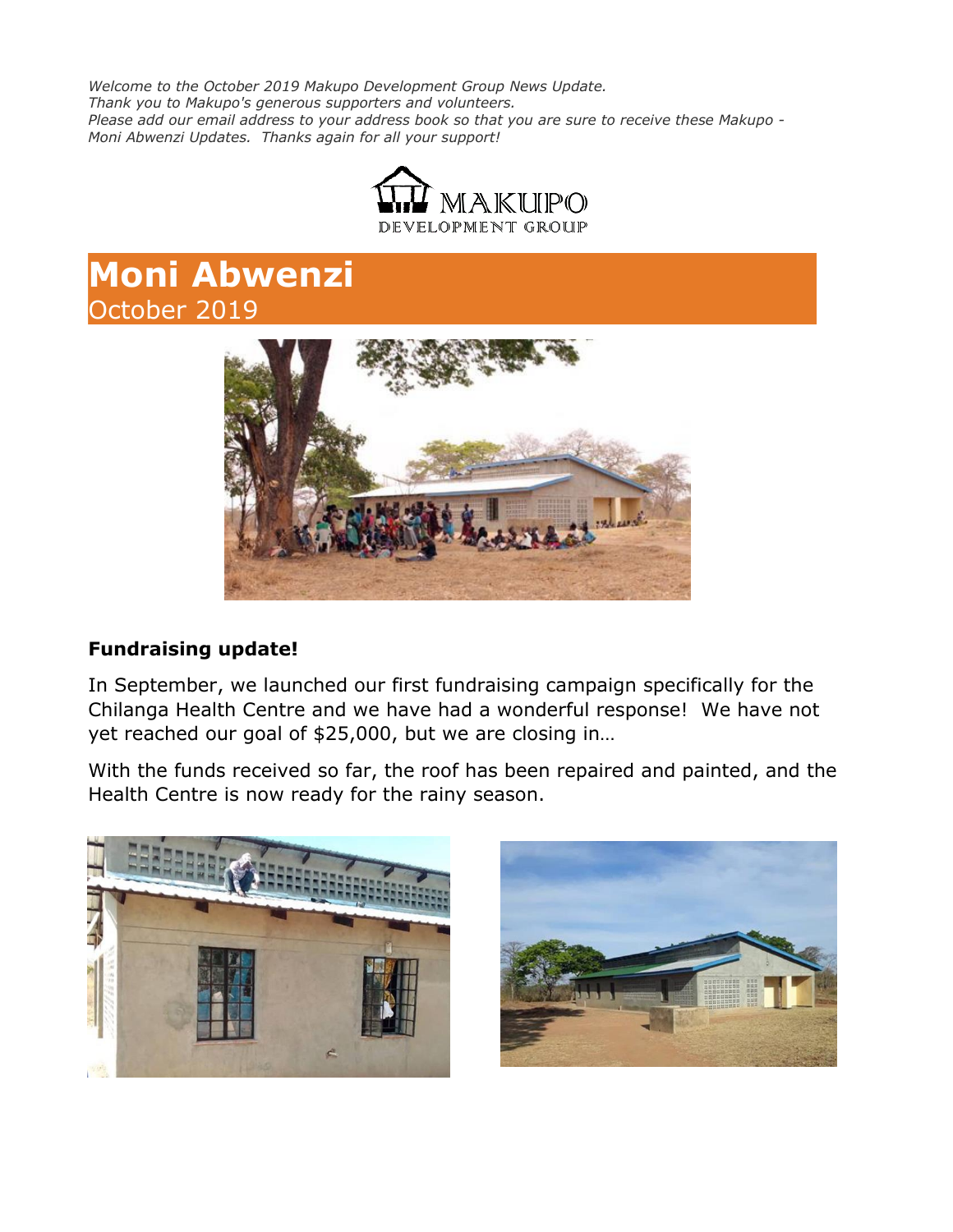The plumbing work has been finished and the sinks installed.





In addition, rain jackets have been ordered for the 30 village health workers. These volunteers travel by bicycle to neighbouring villages to refer patients, and do health and prevention education. The jackets, which will have Chilanga Health Centre boldly displayed on the back, will keep these hardworking volunteers dry, and help raise awareness of the health centre.



Visit our website at **[www.makupo.org](http://www.makupo.org/)** to learn more about our work.

We sincerely appreciate any donation, big or small. This health centre has already saved many lives and—with support from donors like you—will realize its potential to improve the health of thousands of rural Malawians. **Thank you!**